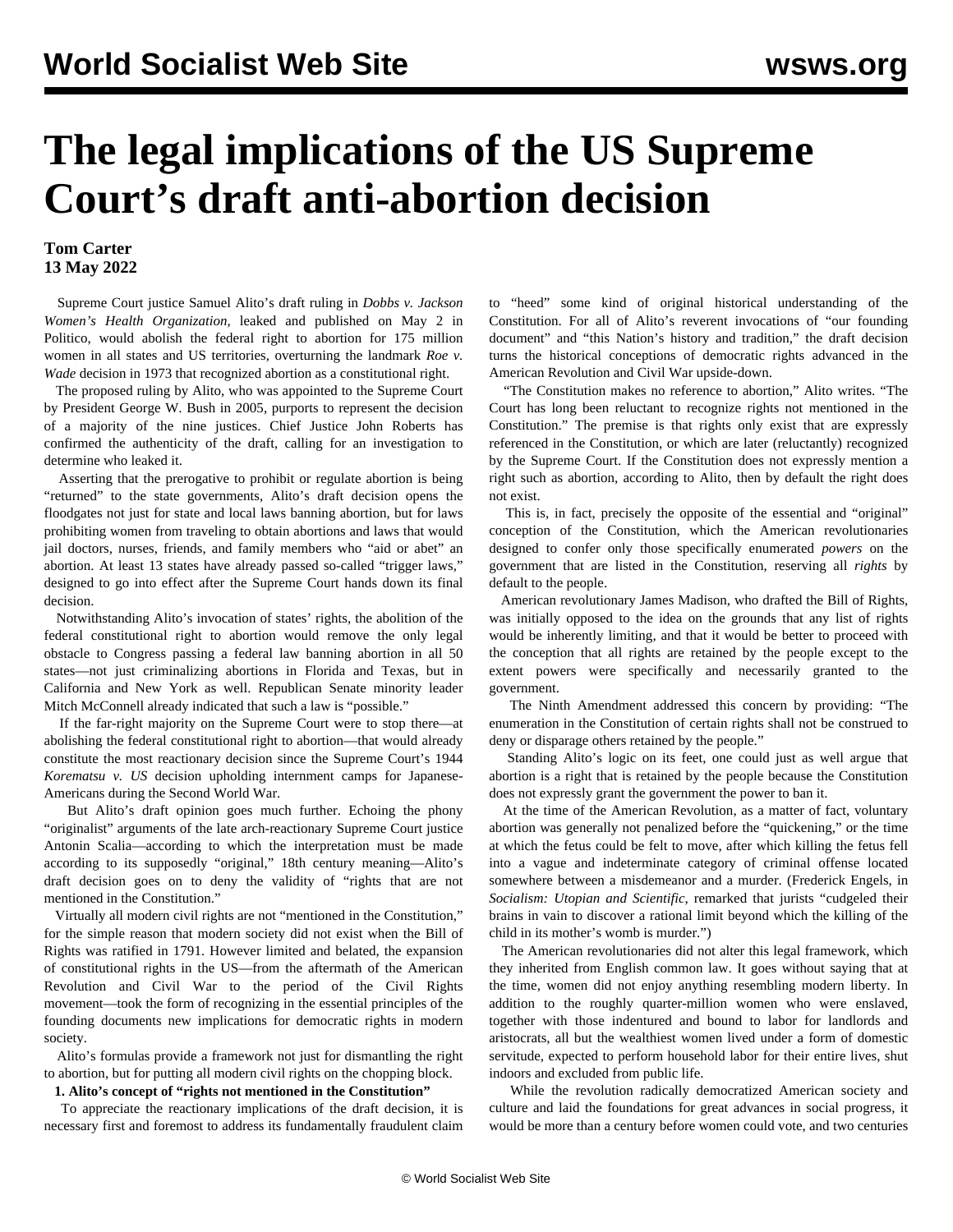before the last vestiges of women's inferior legal status were finally swept out of the legal system.

 The authors of the Constitution and Bill of Rights obviously did not have the benefit of the tremendous advances in scientific and medical knowledge that would be made over the intervening centuries, not to mention all the subsequent advances in social practices and human culture in general. Modern medical procedures, and the religious fundamentalist movement to ban them, likewise did not exist.

 All this underscores the tendentious, arbitrary, and illegitimate character of Alito's method, which involves searching the writings of people living in the 18th and 19th centuries for the meaning of "liberty" for women in 21st century American society.

 In 1876, for example, eight years after the ratification of the Fourteenth Amendment, Chief Justice Morrison Waite denied a woman's application to appear before the Supreme Court, stating that "none but men are permitted to practice before it as attorneys and counselors." He continued: "This is in accordance with immemorial usage in England, and the law and practice in all the States." Applying Alito's method, this historical episode could be cited as definitive proof that the constitutional guarantee of "liberty" was never "intended" to abolish the inferior legal status of women.

 Refuting Alito's phony brand of "originalism" requires only a citation from American revolutionary Thomas Jefferson. In a letter in 1816, Jefferson remarked: "Some men look at Constitutions with sanctimonious reverence, and deem them, like the ark of the covenant, too sacred to be touched. They ascribe to the men of the preceding age a wisdom more than human ..."

 Laws and institutions, Jefferson continued, "must go hand in hand with the progress of the human mind. As that becomes more developed, more enlightened, as new discoveries are made, new truths disclosed, and manners and opinions change with the change of circumstances, institutions must advance also, and keep pace ... we might as well require a man to wear still the coat which fitted him when a boy, as civilized society to remain ever under the regimen of their barbarous ancestors."

 Alito's "originalism," while it reverently invokes the "founders," in fact tramples on the memory of the American revolutionaries, whom he conscripts into the roles of "barbarous ancestors," whose dead hands would block all progress and enlightenment for centuries to come.

#### **2. The legal significance of the Fourteenth Amendment's guarantee of "liberty"**

 Alito's method lacks roots in the Supreme Court's own traditions of constitutional interpretation.

 The police in their modern form, for example, did not exist at the time the Constitution was ratified, and so the word "police" does not appear anywhere in the text of the Constitution or the 1791 Bill of Rights. No powers are expressly conferred on police officers, and no rights are recognized against police officers, for the simple reason that the modern institution of the police—SWAT teams, batons, and tasers—did not exist at the end of the eighteenth century. For the same obvious reason, the Constitution does not mention wiretapping and electronic surveillance.

 The police appeared on stage later in American history, in response to the emergence of a powerful labor movement in the late 19th and early 20th centuries. The Supreme Court belatedly ("reluctantly," to use Alito's word) recognized rights against the police in the period following their appearance on the historical stage. This process culminated in the right to the famous *Miranda* warning ("you have a right to remain silent, you have a right to an attorney") in 1966, together with cases establishing rights against "excessive force," false arrests, and frame-ups by police in a series of decisions from the 1960s to the 1980s.

 None of these rights are expressly and specifically "enumerated" in the Constitution, but notwithstanding this fact, the Supreme Courts of earlier decades recognized them as implicit in the fundamental democratic guarantees contained in the Bill of Rights and Civil War amendments.

 At their best, this category of Supreme Court decisions recognizes the founding documents as containing essential democratic principles that each generation must put into effect under new and unforeseen circumstances, following advances in scientific knowledge and in light of historical experience.

 The high-water mark of these conceptions was the period of civil rights reforms lasting from roughly the 1940s to the 1970s, including the period during which Earl Warren, appointed by president Dwight Eisenhower, served as chief justice from 1953 to 1969, known as the Warren Court era.

 This was a period of the post-war boom, a relative and temporary capitalist stabilization in the US in the wake of the devastation of the Second World War. The period was marked by mass civil rights struggles demanding legal equality for women and minorities, a powerful social movement against the war in Vietnam, and the strike wave of the late 1960s and early 1970s. During this period, the Russian Revolution remained a powerful and fresh living memory, which inspired masses of people and gave pause to the reactionaries.

 While it has served for the most part as an essentially reactionary institution throughout its history, the Supreme Court during this limited historical window produced a body of democratic jurisprudence that has been a source of bitter disgruntlement for "originalists" and reactionaries ever since.

 Instrumental in the concrete development of civil rights law during this period was the text of the 1868 Fourteenth Amendment, passed in the aftermath of the Civil War along with the Thirteenth Amendment, abolishing slavery, and the Fifteenth Amendment, extending the right to vote to former slaves. Together, these amendments effectively overturned the Supreme Court's notorious *Dred Scott* decision, which had helped galvanize mass opposition to slavery in the period immediately before the Civil War.

 The most important clause of the Fourteenth Amendment provides that state governments may not "deprive any person of life, liberty, or property, without due process of law." This protection of "liberty" was the key legal mechanism for the entire edifice of civil rights law established by the Supreme Court in the 20th century.

 The Supreme Court, interpreting this clause, indicated that it did not just guarantee the right to formally correct legal procedures ("procedural due process"), but that the term "liberty" necessarily included all fundamental rights that are "so rooted in the traditions and conscience of our people as to be ranked as fundamental." This meaning of the "due process clause" was described as "substantive due process."

 In the 20th century, the Supreme Court decided that the Fourteenth Amendment had "incorporated" many essential rights and conceptions from the Bill of Rights, such that they could be applied against state governments, including the rights to freedom of speech (1925), freedom of the press (1931), freedom of assembly (1937), free exercise of religion (1940), freedom of expressive association (1958), freedom from unreasonable searches and seizures (1961), freedom from "cruel and unusual punishments" (1962), the right against self-incrimination (1964-66), and the right to a speedy trial (1967), among others.

 It was because of this guarantee of "liberty" that the Supreme Court decision in *Griswold v. Connecticut* (1965) included a right to privacy that prevented a state government from outlawing contraception. In 1973, in *Roe v. Wade*, as part of this line of cases, the Supreme Court decided that "liberty" included the right to abortion. As recently as 2015, in *Obergefell v. Hodges*, the Supreme Court determined that it included the right of same-sex couples to marry.

 Given this context, Alito's attack on "unenumerated rights" triggers alarm bells for all of the rights that the Supreme Court recognized under the Fourteenth Amendment's guarantee of liberty.

**3. The** *Roe v. Wade* **decision**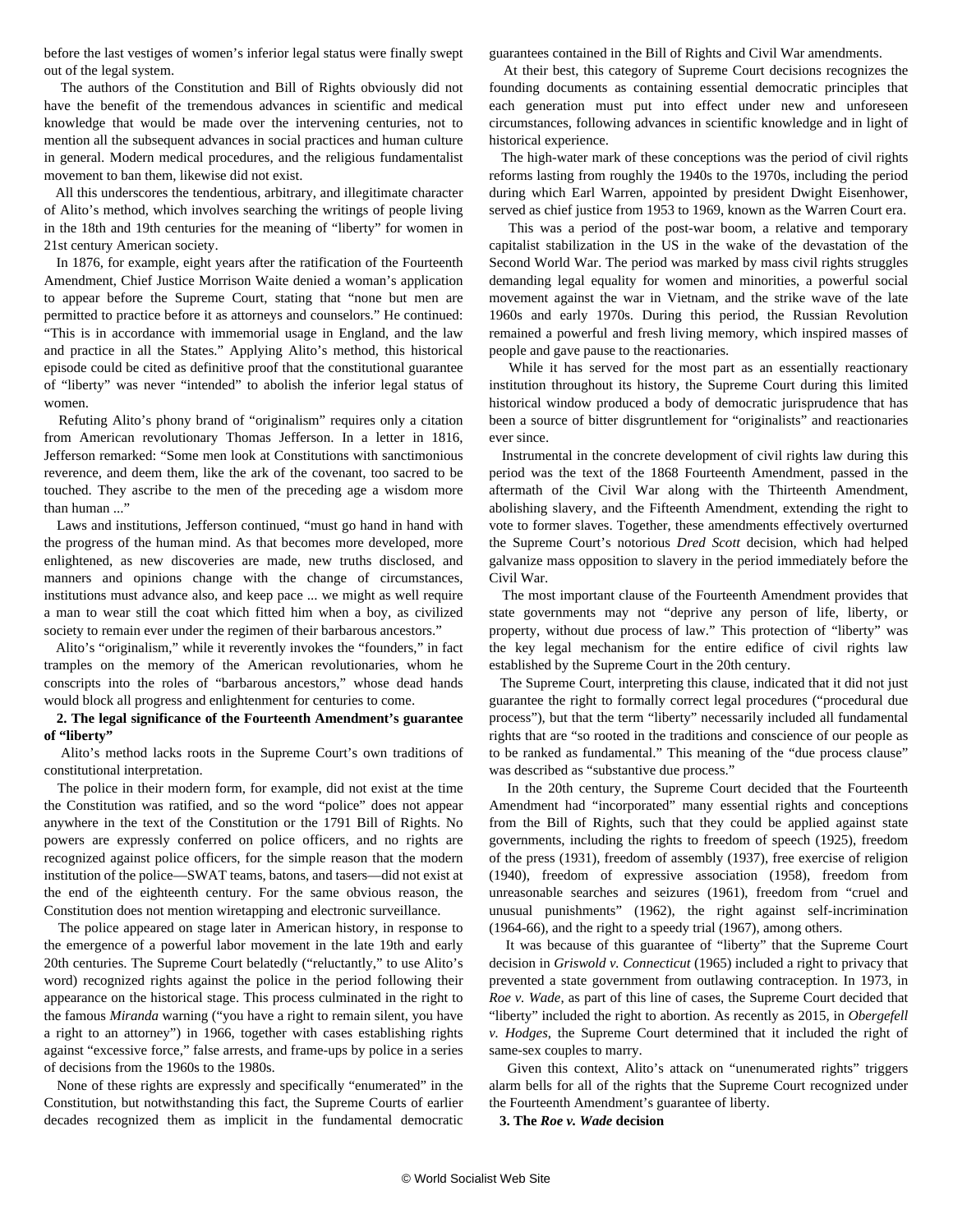The language Alito uses to denounce the *Roe v*. remarkable for a Supreme Court justice nominally adhering to the doctrine of *stare decisis*, which requires deference to prior decisions. "*Roe* was egregiously wrong from the start," Alito fumes. "Its reasoning was exceptionally weak, and the decision has had damaging consequences."

 The landmark *Roe v. Wade* case was brought on behalf of women led by Norma McCorvey, an unmarried pregnant woman who challenged Texas laws prohibiting doctors from performing abortions except where the woman's life was in danger. To protect her privacy (and the stigma against "unwed mothers"), McCorvey filed the lawsuit under the fictitious name of "Jane Roe," a variant on "John Doe." Henry Wade was the district attorney of the county of Dallas, Texas.

 In upholding the constitutional right of "Jane Roe" right to abortion, and by extension the right of all women to obtain one, the Supreme Court in *Roe v. Wade* considered what Alito does not: modern conditions facing women, including a "distressful life and future" for the woman denied an abortion, together with "psychological harm" and the "distress, for all concerned, associated with the unwanted child."

 The Supreme Court reasoned in *Roe v. Wade* that privacy is a "personal right that can be deemed fundamental or implicit in the concept of ordered liberty." The decision whether to terminate a pregnancy, the Supreme Court concluded, is under modern conditions a private one—between a woman and her doctor—such that it falls within a woman's right to privacy and outside the government's ability to ban it outright.

 The Supreme Court concluded: "This right of privacy, whether it be founded in the Fourteenth Amendment's concept of personal liberty and restrictions upon state action, as we feel it is, or, as the District Court determined, in the Ninth Amendment's reservation of rights to the people, is broad enough to encompass a woman's decision whether or not to terminate her pregnancy."

 This is the decision and reasoning that Alito arrogantly attacks as "egregiously wrong" and "exceptionally weak."

#### **4. Alito's attack on the "workability" of** *Roe v. Wade*

 A major theme of Alito's draft decision is that *Roe v. Wade* has not proved "workable" in practice.

 Alito attacks the *Roe v. Wade* decision where it is weakest. The 1973 decision did not, contrary to popular misconceptions, uphold the right to abortion as unconditional and absolute.

 Writing for the majority in *Roe v. Wade*, Blackmun actually took up arguments that "the woman's right is absolute and that she is entitled to terminate her pregnancy at whatever time, in whatever way, and for whatever reason she alone chooses." Writing for the Supreme Court majority, Blackmun responded: "With this we do not agree."

 Meeting the reactionary advocates of "states' rights" halfway, Blackmun acknowledged that "some state regulation in areas protected by that right is appropriate" where it is based on "safeguarding health, in maintaining medical standards, and in protecting potential life."

 "The privacy right involved, therefore, cannot be said to be absolute," Blackmun wrote, rejecting the assertion that "one has an unlimited right to do with one's body as one pleases." He continued, "The Court has refused to recognize an unlimited right of this kind in the past."

 While it was rooted in important democratic legal conceptions, these compromises gave the partial victory in *Roe v. Wade* a bitter aftertaste. While it upheld a qualified right to privacy that includes the right to abortion, the Supreme Court declined to strike down all anti-abortion laws in principle. Nor did the Supreme Court strike down anti-abortion laws on the legitimate ground that they constitute an illegal state attempt to impose religious beliefs on the population, which is prohibited by the First Amendment.

 This recognition in *Roe v. Wade* of legitimate "state interests" in the regulation of abortion subsequently prompted decades of trench warfare in American courts, with well-funded reactionary lawyers claiming endlessly

Wadand disingenuod stysibat their state's ianti-abortion laws were grounded in the state's supposedly legitimate concern for "the health of the mother."

 The Supreme Court's decision in *Planned Parenthood v. Casey* (1992), which was intended to be a final compromise settlement of this relentless and obnoxious litigation, only made matters worse. The Supreme Court upheld *Roe v. Wade*, but abandoned privacy as a justification for the ruling, indicating that going forward laws would only be struck down that create an "undue burden" on a woman seeking an abortion of a "nonviable fetus."

 In his draft decision*,* Alito ridicules these tortured compromises, arguing that as a practical matter these formulations proved arbitrary and inconsistent in practice. What "burdens" were "undue" was a standard that was impossible for different judges to apply with any uniform objectivity, and efforts to define those terms only prompted further litigation as to the meaning of those definitions. Alito cites former chief justice William Rehnquist, who once wrote in a dissent that these terms seem "calculated to perpetuate give-it-a-try litigation."

 Alito attacks five decades of liberal compromises from the right, but the accusation that these frameworks proved "unworkable" is essentially true. These compromises, which may have been intended by the liberal justices to partially secure a democratic right by achieving a stable "settlement" with the reactionaries, only proved in time to be the mechanism for the reactionaries' efforts to abolish the entire right at issue.

 The "unworkability" of these compromises, contrary to the reactionary conclusion drawn by Alito, underscores why abortion is a right that must be upheld—and can only be upheld—as unconditional, unqualified, and absolute.

#### **5. The right to abortion**

 The first government in the world to fully recognize the right to abortion was the workers' government established after the October Revolution in Russia.

 The Decree on Abortion, published on November 18, 1920 decriminalized abortion to the fullest extent in any country. It was part of a series of revolutionary decrees freely allowing divorce and decriminalizing homosexuality, which were combined with aggressive efforts to alleviate the burden of household labor on women. Soviet society opened public laundries, kitchens, and nurseries with the aim of freeing women to participate in public life, permitting women to obtain educations, develop professional careers, and participate equally in all aspects of politics and culture.

Trotsky, writing in 1936, characterized these early efforts:

 The October revolution honestly fulfilled its obligations in relation to woman. The young government not only gave her all political and legal rights in equality with man, but, what is more important, did all that it could, and in any case incomparably more than any other government ever did, actually to secure her access to all forms of economic and cultural work. …

 The revolution made a heroic effort to destroy the so-called "family hearth"—that archaic, stuffy and stagnant institution in which the woman of the toiling classes performs galley labor from childhood to death. The place of the family as a shut-in petty enterprise was to be occupied, according to the plans, by a finished system of social care and accommodation: maternity houses, nurseries, kindergartens, schools, social dining rooms, social laundries, first-aid stations, hospitals, sanatoria, athletic organizations, moving-picture theaters, etc.

 Trotsky and the Left Opposition opposed the subsequent efforts by the Stalinists, after they usurped power, to undermine the right to abortion. In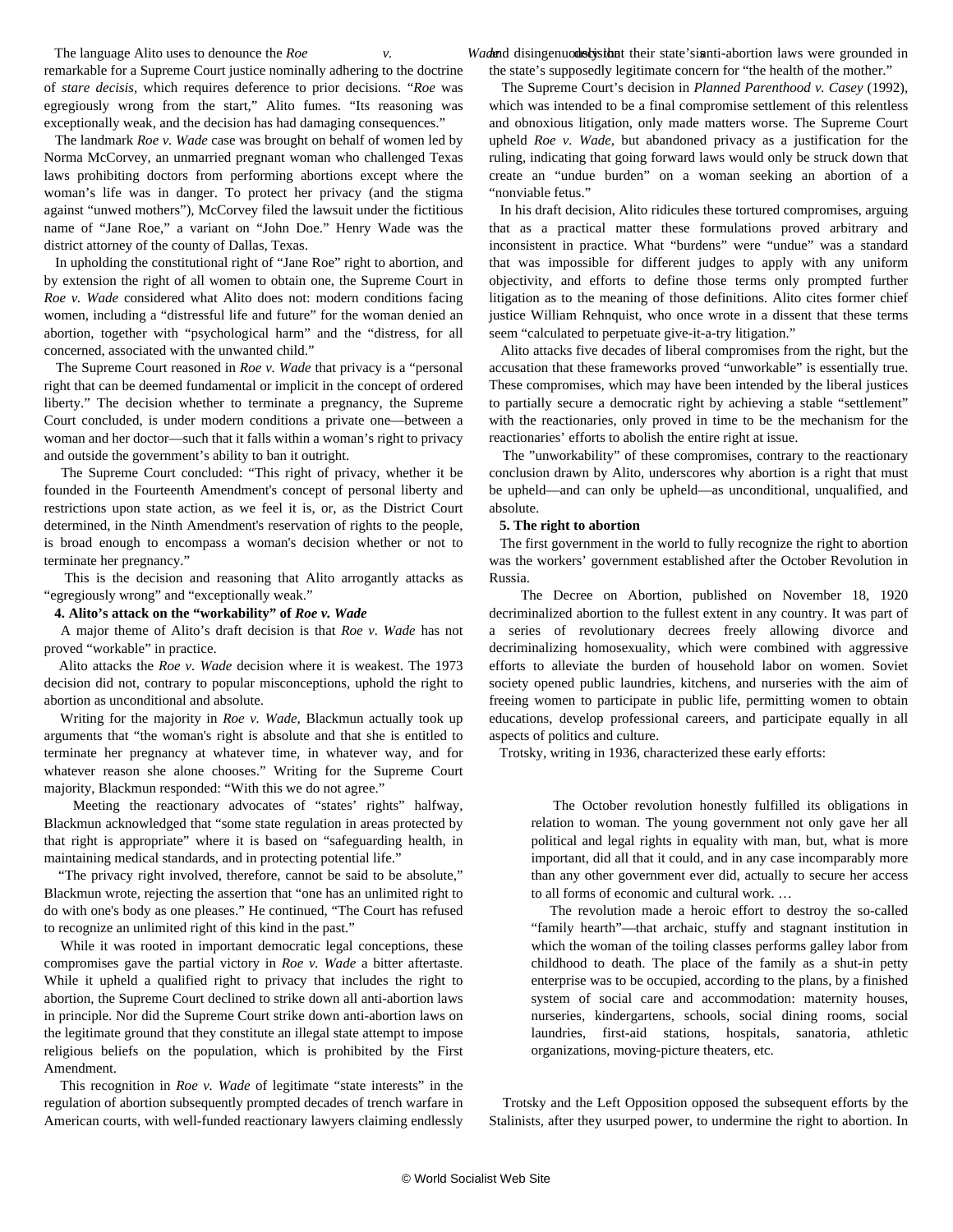*The Revolution Betrayed*, Trotsky denounced one Stalinist jurist on the highest Soviet court, who stupidly opined that a woman has no right to decline "the joys of motherhood."

 Defending the right to abortion that had been unequivocally recognized in the early period following the October Revolution, Trotsky wrote, "revolutionary power gave women the right to abortion, which in conditions of want and family distress … is one of her most important civil, political and cultural rights."

 This conception of the absolute right to abortion in modern society is linked to the principle of equality, and of a woman's right to participate equally in civil, political, and cultural life, which in light of human biology as a practical matter in modern society requires free and unrestricted access to reproductive health care.

#### **6. The end of the USSR and collapse of democratic rights in the US**

 In the postwar period, the Supreme Court, as Alito writes, "reluctantly" recognized an important series of modern civil rights, belatedly taking aim in particular at racial apartheid and the unequal status of women, which persisted well into the second half of the 20th century in America.

 While these cases were being argued, American civil rights advocates frequently pointed to the embarrassment that these unequal and discriminatory practices caused to the United States internationally, under conditions where citizens of the Soviet Union had long enjoyed equal legal status regardless of race or sex.

 During this period, the Supreme Court ruled segregation unconstitutional in *Brown v. Board of Education* (1954), going on to strike down Jim Crow laws such as Virginia's prohibition on interracial marriage in *Loving v. Virginia* in 1967 (about which an interesting [film](/en/articles/2016/11/05/lovi-n05.html) was recently made).

 In addition to *Roe v. Wade*, in *Kirchberg v. Feenstra* (decided in the shockingly late year of 1981), the Supreme Court struck down Louisiana's so-called "head and master" law, which gave the husband unequal control over marital property.

 How would Alito's "originalist" method operate in those cases? "The Constitution does not specifically mention a right to interracial marriage," Alito would write. "Nor does it say anything about a woman's right to marital property or the right to attend a desegregated school. Therefore, we must examine eighteenth and nineteenth century attitudes to determine the meaning of the Constitution on these questions."

 The "originalist" school of thought espoused by Alito has its roots in resistance to desegregation. A chief proponent of "originalism" was Ronald Reagan's rejected Supreme Court [nominee](/en/articles/2012/12/24/bork-d24.html) Robert Bork, an open opponent of the entire framework of reforms erected in the civil rights period.

 The liquidation of the USSR in 1989-1991 removed an important brake on the abrogation of democratic rights in the US. In the 1990s, Supreme Court justice Antonin Scalia, a Reagan appointee who revealed himself to be an "originalist" of the same type as Bork, became a rallying point for the efforts to roll back the civil rights reforms.

 Scalia, it should be remembered, was confirmed by a unanimous 98-0 vote in the Senate, including current president Joe Biden, who commemorated Scalia as "one of our most influential justices," to be remembered as "a mentor, dear friend, and a man devoted to his faith and his family."

 Scalia went on to participate in the Supreme Court's infamous decision in *Bush v. Gore*, which was instrumental to the theft of the 2000 elections. Applying the same "originalist" method that Alito now employs, the *Bush v. Gore* decision included the extraordinary formula that an "individual citizen has no federal constitutional right to vote for electors for the President of the United States" independent of the voting procedure the state government imposes, because no such right is specifically enumerated in the Constitution. The Supreme Court halted the counting of votes in Florida, effectively handing the presidency to George W. Bush, who had lost the popular vote.

 The period following the stolen election of 2000 was marked by the explosion of US militarism, the establishment of a police-state apparatus under the new Department of Homeland Security, as well as an assault on democratic rights across the board under the framework of the "war on terror," which was announced in the aftermath of the September 11, 2001 attacks.

 Memos circulated in the White House regarding torture practices to be authorized, the American president signed secret death warrants for "terrorists," and American assassins and kidnappers scoured the globe for victims to abduct, torture and murder. American spies eavesdropped on the private conversations, messages, and internet browsing of millions, and military tribunals were established for the prosecution of so-called "illegal enemy combatants." These practices escalated under the Bush administration and under the subsequent Democratic administration of Barack Obama.

 The Supreme Court, which would have been in any healthy democratic society a key institutional bulwark against the flood of these tyrannical and authoritarian practices, completely failed in its institutional purpose. Its legitimacy shattered by the corrupt 2000 decision installing Bush as president, and increasingly stacked with ultra-right judges, the Supreme Court—including both Democratic and Republican nominees—fully endorsed the "war on terror" that was, in reality, a war on democratic rights.

 An unrelenting two decades of assaults on democratic rights paved the way, in the midst of the global coronavirus pandemic, for Donald Trump's violent coup attempt on January 6, 2021—in which Trump envisioned the Supreme Court reprising its role from 2000, halting the counting of votes and stealing the election in his favor. Announcing his victory on November 4, 2020, Trump told a rally of his supporters. "We'll be going to the US Supreme Court! We want all voting to stop!"

 The six justices that evidently constitute the majority behind Alito's draft include three Trump appointees: Amy Coney Barrett, Brett Kavanaugh, and Neil Gorsuch. Two more—Chief Justice John Roberts and Alito—are appointees of George W. Bush, the same president that the Supreme Court installed in a stolen election in 2000. Finally, there is Clarence Thomas, whose wife Virginia "Ginny" Thomas served as a key adviser to Trump and a conduit for the recruitment of far-right extremists into the Trump administration. Clarence Thomas recently voted against allowing the congressional committee investigating the coup attempt to access his wife's correspondence, in a flagrant breach of judicial ethics.

 With this far-right bloc at the helm, the Supreme Court is a massively discredited institution. Over the last 20 months, according to a poll published Friday in the *New York Post*, respondents expressing "some" or "a lot" of confidence in the Supreme Court plummeted from 70 percent to 51 percent. Those expressing "a lot" of confidence dropped from 20 percent to just 14 percent—or less than one in six Americans.

 The Warren Court period, during which the Supreme Court "reluctantly" acknowledged basic democratic rights under specific historical conditions, is an exception to the generally reactionary history of this institution, which, after all, upheld slavery and segregation, resisted the New Deal, signed off on internment camps for Japanese-Americans, stole the 2000 elections, and endorsed the Guantanamo Bay military tribunals. Its members are not elected, but are appointed for life through the US Senate, the very existence of which was an anti-democratic concession, and in which today a rural state like Wyoming (population 580,000) is still allocated the same number of votes as California (population 40 million).

 This "originalist" school championed by Alito is not a principled or coherent jurisprudential framework. Alito has no problem discovering new constitutional rights for corporations, such as the right to bribe politicians, recognized in the 2010 case of *Citizens United* v. *FEC*. It did